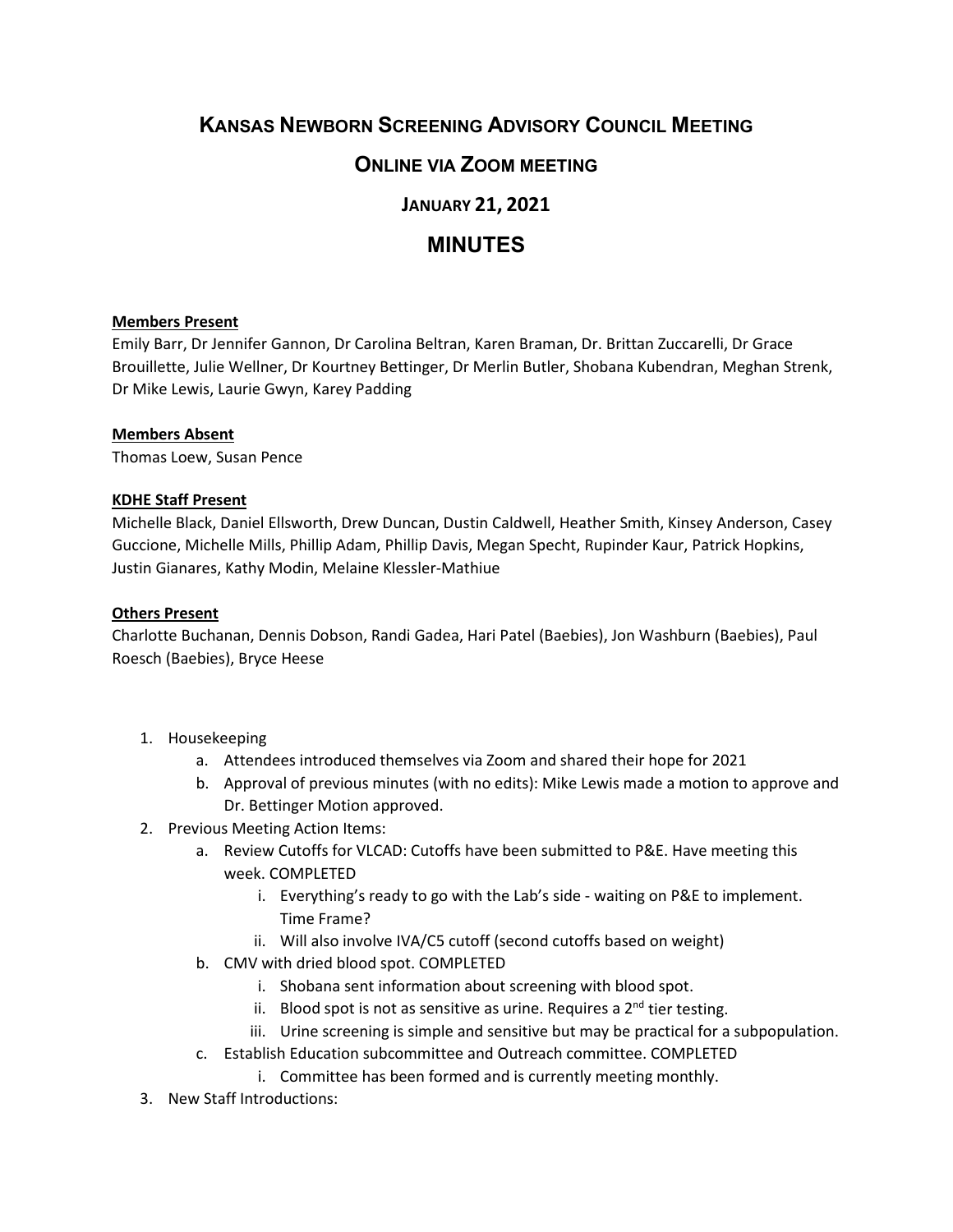- a. Shane Morris NBS Education and Outreach Coordinator.
- b. Justin Gianares Microbiologist at KHEL.
- 4. NBS Updates
	- a. LSD Live -Went live Jan  $4<sup>th</sup>$ , 2021.
		- i. Implemented borderline category asking for a repeat NBS.
		- ii. Initial Screen Pompe (GAA) and MPS-I (IDUA)
		- iii. 2ndTier-
			- 1. Mayo Biochemical
			- 2. Baebies targeted Next Generation Sequencing
	- b. Pilot Started May 14, 2020  $> 28,000$  specimens
		- i. Screened for four LSDs
		- ii. Improved specificity for Pompe and MPS-I
		- iii. Resulted in more specimens sent to 2nd tier and higher cost
- 5. Lost to Follow up data
	- a. Project: Analyze Lost to Follow-up (LTF) data of our NBS programs
		- i. Staff will be BFH SR. Epi and Epi intern; S&S Staff
			- 1. Timeline: 10-12 weeks
		- ii. Goals (s)
			- 1. Attempt to identify who may be at risk of LTF based on demographic information
			- 2. Develop targeted educational and outreach materials based on identified needs
		- iii. Status:
			- 1. Epi staff reviewing data dictionaries
			- 2. Working through parameters of data pull (how many years of LTF data are necessary?)
			- 3. Bi-weekly meetings with epi staff throughout the completion of the project.
- 6. Education Updates:
	- a. LSD Webinars:
		- i. Webinar planning group members established
		- ii. First planning meeting pending doodle poll Friday deadline
		- iii. Estimated Timeline:
			- 1. Planning phase (January 15, 2021 to January 29, 2021)
			- 2. Marketing/communications phase (January 29, 2021 to February 5, 2021)
			- 3. Implementation phase (February 1, 2021 through April 30, 2021)
			- 4. One-hour time limit for webinar (suggested)
	- b. LSD Social Media Campaign complete & submitted to communications
	- c. LSD Press Release distributed January 5th
	- d. LSD News Media January 6th featured story on KMBS & KCWE news and online

a. https://www.kmbc.com/article/kansas-now-screeningnewborns-for-two-additional-disorders-for-earlydetection/35138593#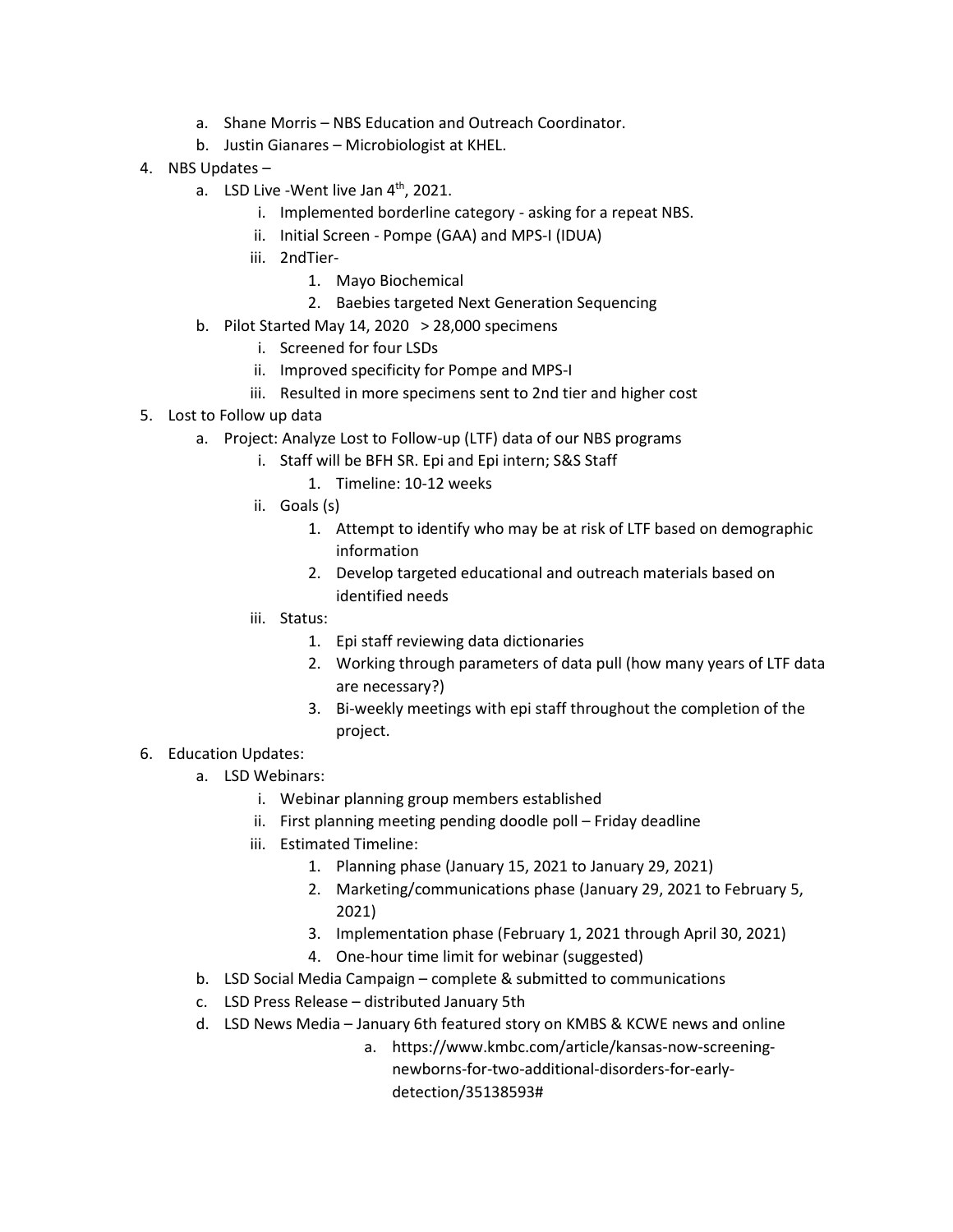- 7. Education Continued- New Materials
	- a. Kansas Newborn Screening Brochure
		- i. Receiving feedback from EOC
		- ii. Send reminder and give deadline by January 19, 2021
		- iii. New information
		- iv. SMA
		- v. Pompe
		- vi. MPS I
		- vii. X-ALD
	- b. Updating Website with new disorder information
	- c. Info Brief/Info Sheet for Providers and Families
		- 1. One for each disorder we screen for
		- 2. Need same information as listed on the LSD brief
		- 3. Will be linked to Kansas NBS Website
	- d. Abnormal Parent letter Insert
		- i. Kansas NBS Brochure Insert: Temporary Use Only
		- ii. Will be replaced once Brochure is updated
	- e. Webinars for metabolic disorders
		- i. One Webinar to cover all metabolic disorders?
		- ii. Multiple webinars?
			- 1. Fatty Acid
			- 2. Organic Acid
			- 3. Amino Acid
			- 4. Hemoglobin
			- 5. Misc
		- iii. Specialist or someone from KHEL to speak on webinars
		- iv. Create Slides Presented by KDHE (~15 minutes)
			- 1. Screening Methods
			- 2. Screening Algorithm & Possible Results
			- 3. Reading the Lab Report
			- 4. What to do when Abnormal Result is Received
			- 5. Available Specialists for each disorder

v.Obtain Slides to be presented by specialist (~45 minutes)

- 1. Disorder Basics, Hallmark Symptoms, Immediate Clinical Actions,etc.
- 8. KHEL Updates:
	- a. Staffing –we will be fully staffed Feb 1, 2021
	- b. CLIR data uploaded for 2020
	- c. Presented at APHL NBS Symposium

i.Oral Presentation

- ii.Two poster presentations
- d. Lysosomal Storage Disorder Harmonization Project completed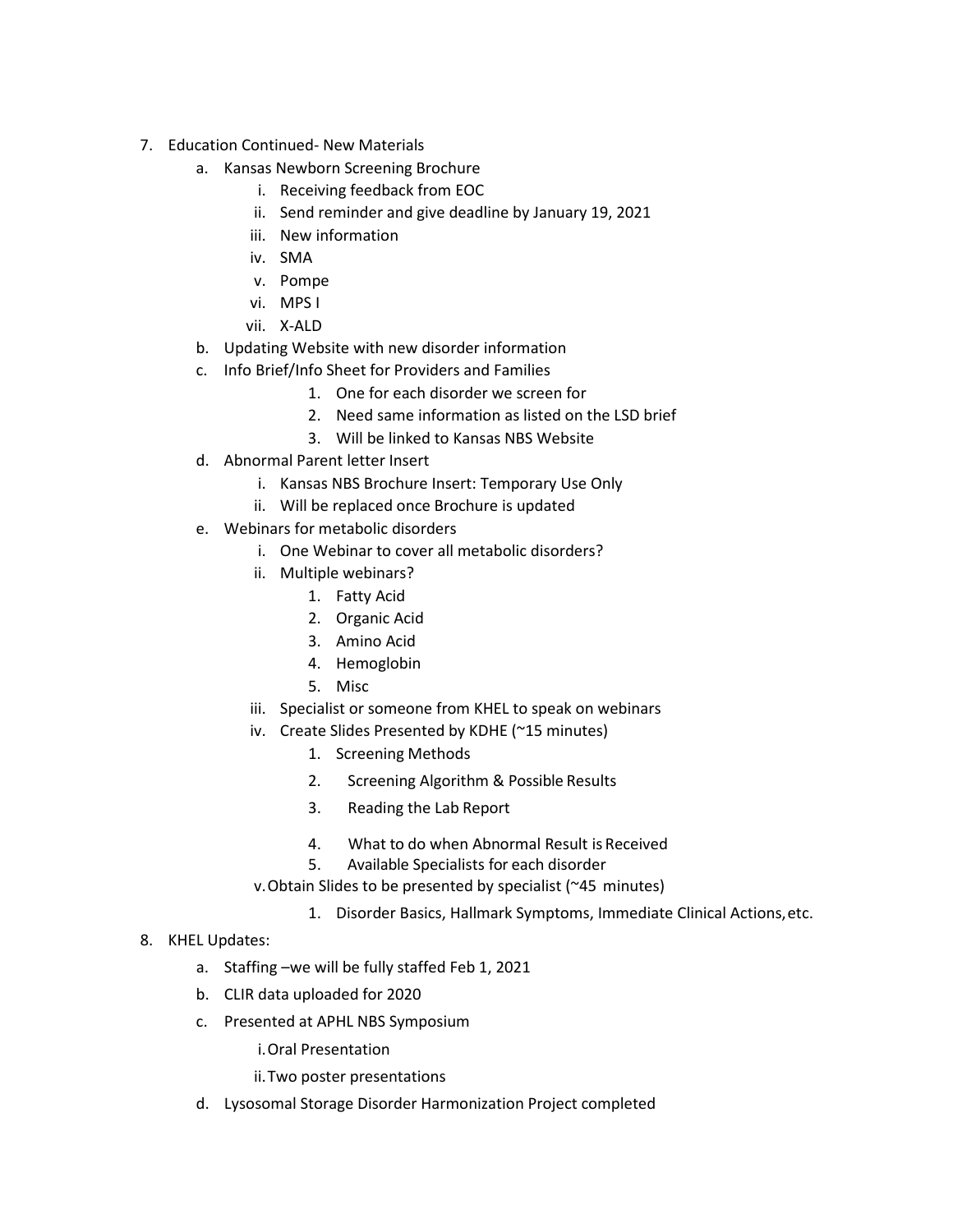i.Analyzed QC materials provided by CDC for Pompe and MPS-I

- ii.Collaborated with CDC and 11 other states to test varying levels of enzyme activity with post-analytical data analysis performed by Tennessee.
- e. Sunday Courier Grant
	- i. Sunday Courier started Aug 2, 2020
	- ii. Average participation rune 21 out of 29 facilities
	- iii. Average Number of specimens received 24 hours soon at KHEL = 150
	- iv. Data reviewed by APHL improved transit time by 1.35 days
	- v. Remember to send specimens daily
	- vi. Have the ability to add to the route, if a facility is interested.
- f. Covid assistance:
	- i. Staff assisting in the evening
	- ii. Staff assisting when needed during the day, holidays, and weekends.
		- 1. Despite assisting with Covid still about to maintain TAT.
- g. Turnaround Time for NBS
	- i. Time critical 35.3 hours
	- ii. Newborn screening 27.6 hours
- h. SMA Update
	- i. One SMA screen positive since go live date of February 1, 2020.
- 9. Subcommittee conversations:
	- a. Role of Subcommittees
		- i. Provide subject matter expertise to guide programmatic decisions and planning, Including assisting with necessary research
		- ii. Provide stakeholder perspectives
		- iii. Serve as a vehicle for the review of special topics and related data
		- iv. For clinical conditions committees, Meet as needed to support periodic review of cutoff values.
			- 1. New conditions once live, committee remains established and can meet quarterly or semiannually for a period of time to review data and assist with any necessary adjustments to protocols and cutoff values
			- 2. Established conditions some may need to meet periodically or only as needed
		- v. Report back to Council at each council meeting
	- b. Expectations of Subcommittee Members
		- i. Attend committee meetings as scheduled
		- ii. Actively participate and contribute to committee activities, including
			- 1. Any necessary research
			- 2. Document development
			- 3. Data review
	- c. Metabolic Subcommittee
		- i. Purpose:
			- 1. To assist with the development and ongoing review of methodologies and protocols that guide